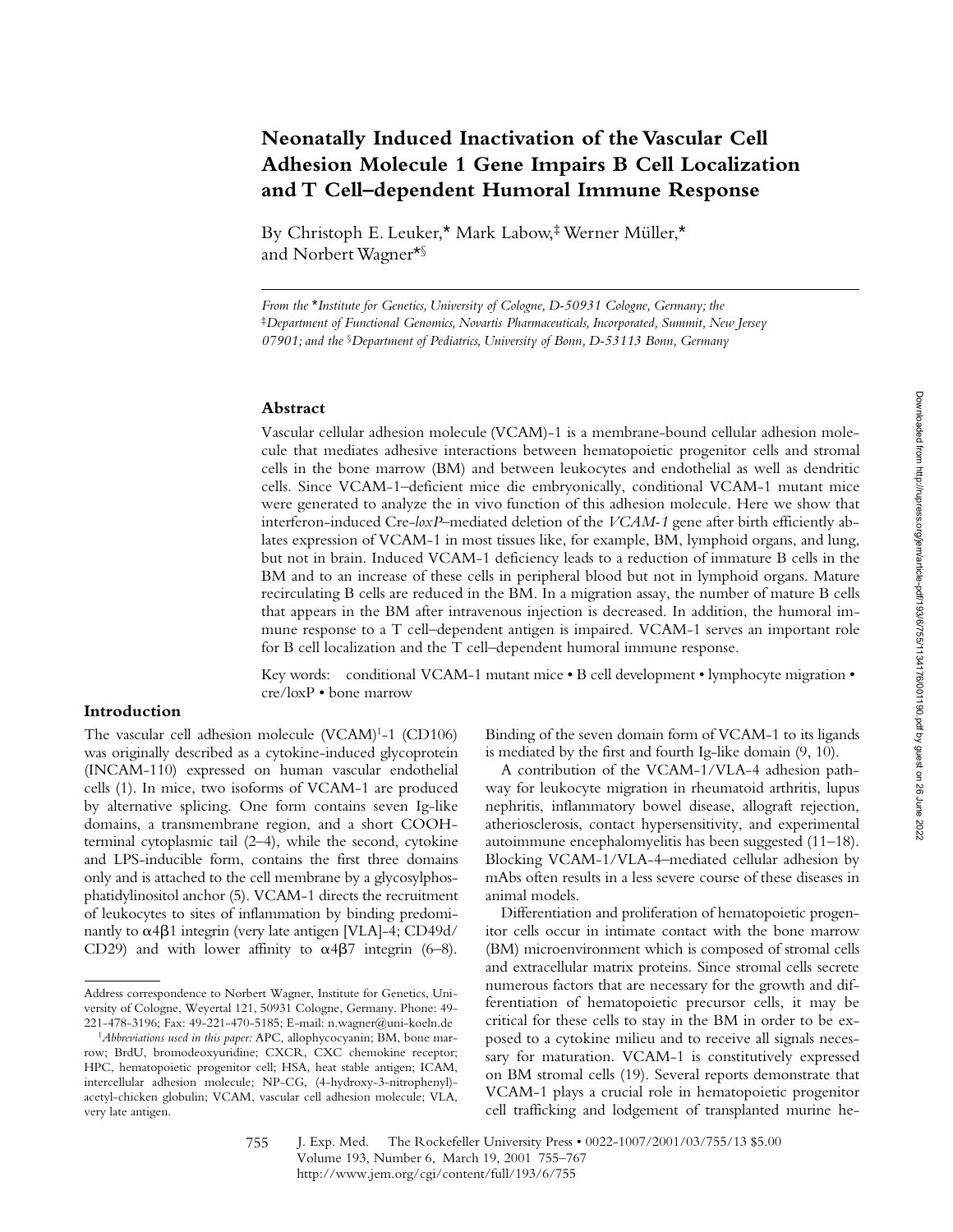matopoietic progenitor cells to BM (19–22). Other authors have shown the significance of cytokines for hematopoietic progenitor cell (HPC) mobilization in vivo by the treatment of mice with fms-like tyrosine kinase 3 (Flt3) ligand (23). This suggests that cytokines may alter the expression or the activation state of adhesion molecules. VCAM-1 is also constitutively expressed on follicular dendritic cells (24, 25), which serve a critical role for antigen presentation. The VLA-4–VCAM-1 interaction is involved in the adhesion of human B cells to follicular dendritic cells of germinal centers in vitro, which is hypothesized to affect the immune response maturation in the germinal center (24–27). Furthermore, a link between VCAM-1 function and rescue of germinal center B cells (26–28) or thymocytes (29) from apoptosis has been reported. Finally, VCAM-1 may also function in maturation and costimulation of T cells (30–32).

Since mice homozygous for the *VCAM-1* deletion die early during embryogenesis (33–35), most experiments regarding the function of VCAM-1 have so far been carried out either in vitro or using mAbs blocking the function of VCAM-1. A very small number of VCAM-1–deficient mice survive the detrimental effects of the *VCAM-1* mutation on embryogenesis (34). These mice exhibit elevated numbers of circulating blood mononuclear leukocytes (34); however, no phenotype with regard to hematopoiesis has been reported (36). It remains questionable whether these mice represent a suitable tool for evaluation of postnatal VCAM-1 function. To circumvent the limitations of the above mentioned approaches for the evaluation of the in vivo function of VCAM-1 for postnatal life, we used inducible gene targeting (37). This approach leads to the absence of VCAM-1 protein in most organs of mice in which the *VCAM-1* gene was deleted by IFN-induced Cre-loxP–mediated recombination. Hereby, the critical function of VCAM-1 for retention of B cells during maturation in the BM and for localization of mature B cells in the BM could be established. Moreover, VCAM-1 plays a critical role in the humoral immune response to a T cell–dependent antigen.

#### **Materials and Methods**

*Mice and Conditional Gene Inactivation.* Mice homozygous for the *loxP* flanked (floxed) *VCAM-1* gene (35) and Mx-*cre* transgenic mice (37) were bred and crossed to generate homozygous *VCAM-1* floxed mice carrying the Mx-*cre* transgene. In each litter, mice with and without the Mx-*cre* transgene were generated. Neonatally, at days 1, 4, and 7 the mice were injected with 106 U of IFN- $\alpha$ 1/ $\alpha$ 2 intraperitoneally to inactivate the *VCAM-1* gene in mice bearing the Mx-*cre* transgene and to use the Mx-*cre* nontransgenic mice as controls. At the age of 5 wk, mice were typed for the Mx-*cre* transgene by *Cre*-specific PCR and Southern blot analysis. The different genotypes, Mx-cre; VCAM<sup>flox/flox</sup> mice (conditional VCAM-1 mutant mice) and VCAMflox/flox mice (control mice), were identified at the expected Mendelian ratio. The mice were kept in a conventional animal facility. Sentinel animals were checked regularly according to the FELASA health monitoring report (38) and mice were used for studies at the age of 6–8 wk to exclude any influence of IFN- $\alpha$  treatment on the B and T cell pool (39).

*Southern Blot Analysis.* Tissue of different organs from conditional VCAM-1 mutant mice was washed with PBS and digested at  $56^{\circ}$ C with 100  $\mu$ g/ml proteinase K (Boehringer) in lysis buffer (100 mM Tris-HCl, pH 8.5, 5 mM EDTA, 0.2% SDS) overnight. 1 vol of isopropanol was added to the lysate and the precipitate was recovered. Depending on the size of the precipitate the DNA was dispersed in 100-400 µl of 10 mM Tris-HCl, 0.1 mM EDTA, pH 7.5. The prepared DNA was digested with BamHI (New England Biolabs, Inc.) and probed with a mixture of two 650-bp *VCAM-1*–specific SpeI-BglII (New England Biolabs, Inc.) fragments of vector 2BAM (35) nonradioactive labeled with the Gene Images™ labeling kit (Amersham Pharmacia Biotech). In an agarose gel the deleted *VCAM-1* gene migrated at 4.5 kb, whereas the floxed gene gave two signals of 6 and 3 kb in size.

To test mice for the presence of the Mx-*cre* transgene tail, DNA was digested with BamHI and probed with a 750-bp BamHI-XbaI (New England Biolabs, Inc.) fragment of the Crecoding region, resulting in two bands at 5 and 3.5 kb.

*Quantification of the Deletion.* To assess the degree of *VCAM-1* gene deletion in various tissues, DNA from organs of three different conditional VCAM-1 mutant mice was prepared and analyzed by at least two independent Southern blot each. The amount of deletion was calculated by scanning the signals of the 3-kb floxed and the 4.5-kb deleted *VCAM-1* gene fragment generated during different exposure times on X-OMAT film (Eastman Kodak Co.) in a FluorS MultiImager (Bio-Rad Laboratories).

*PCR.* To test for the presence of the Mx-*cre* transgene, a 1-kb fragment of the coding region was amplified by standard PCR procedure using the two primers  $cre - (5'-CAA TTT ACT)$ GAC CGT ACA C-3') and cre+ (5'-CAT CGC CAT CTT CCA GCA-G). Tissue from tail biopsies was lysed overnight at  $56^{\circ}$ C with 100  $\mu$ g/ml proteinase K (Boehringer) in lysis buffer (100 mM Tris-HCl, pH 8.5, 5 mM EDTA, 0.2% SDS), precipitated with isopropanol, and resuspended in  $150 \mu$ l Tris-HCl, 0.1 mM EDTA, pH 7.5. 1  $\mu$ l of this DNA solution was used for PCR analysis in 50 ml vol overlayed with mineral oil. 200 mM dNTPs (Boehringer), 20 pmol of each primer, and 5 U Taq polymerase (produced in our own laboratory) were added, and the PCR reaction was performed on a thermal cycler (TRIO-Thermoblock; Biometra) in 10 mM Tris-HCl, pH 8.3, at 25°C, 50 mM KCl, and 3 mM  $MgCl<sub>2</sub>$  (35 cycles: 40 s at 94°C, 1 min at  $60^{\circ}$ C, and 1.5 min at 72 $^{\circ}$ C). After the last cycle, samples were incubated for another 10 min at 72°C and subsequently analyzed by gel electrophoresis on a 1% agarose gel.

*Immunoprecipitation.* Mice were killed and the prepared organs were washed several times in PBS. Tissue was then homogenized and cells were disrupted with glass beads (Braun-Melsungen) in TBS (0.5% SDS, 1% Triton, 0.025 mM EDTA, 0.1 M Tris, pH 8.0) containing protease inhibitors as described (40). After adding 0.5% NP-40, membrane proteins were extracted at 4°C overnight. Cell debris was removed by high speed centrifugation and 0.4 ml of the supernatant was subjected to immunoprecipitation. After incubation with biotinylated goat anti–mouse IgG1 Ab (Dianova) overnight at 4°C and precipitation of unspecific bound proteins through adding streptavidin-coupled agarose (Sigma-Aldrich) for another night at  $4^{\circ}C$ , preclearing was finished by centrifugation preceeding precipitation of VCAM-1 protein from the supernatant. For that purpose the supernatant was incubated again overnight at  $4^{\circ}$ C with biotinylated rat antimouse VCAM-1 Ab (Clone 429; BD PharMingen) after another 24 h at  $4^{\circ}$ C in the presence of streptavidin-coupled agarose and precipitation by centrifugation. The pellet was washed two times in PBS and separated on a 10% acrylamide gel. Proteins were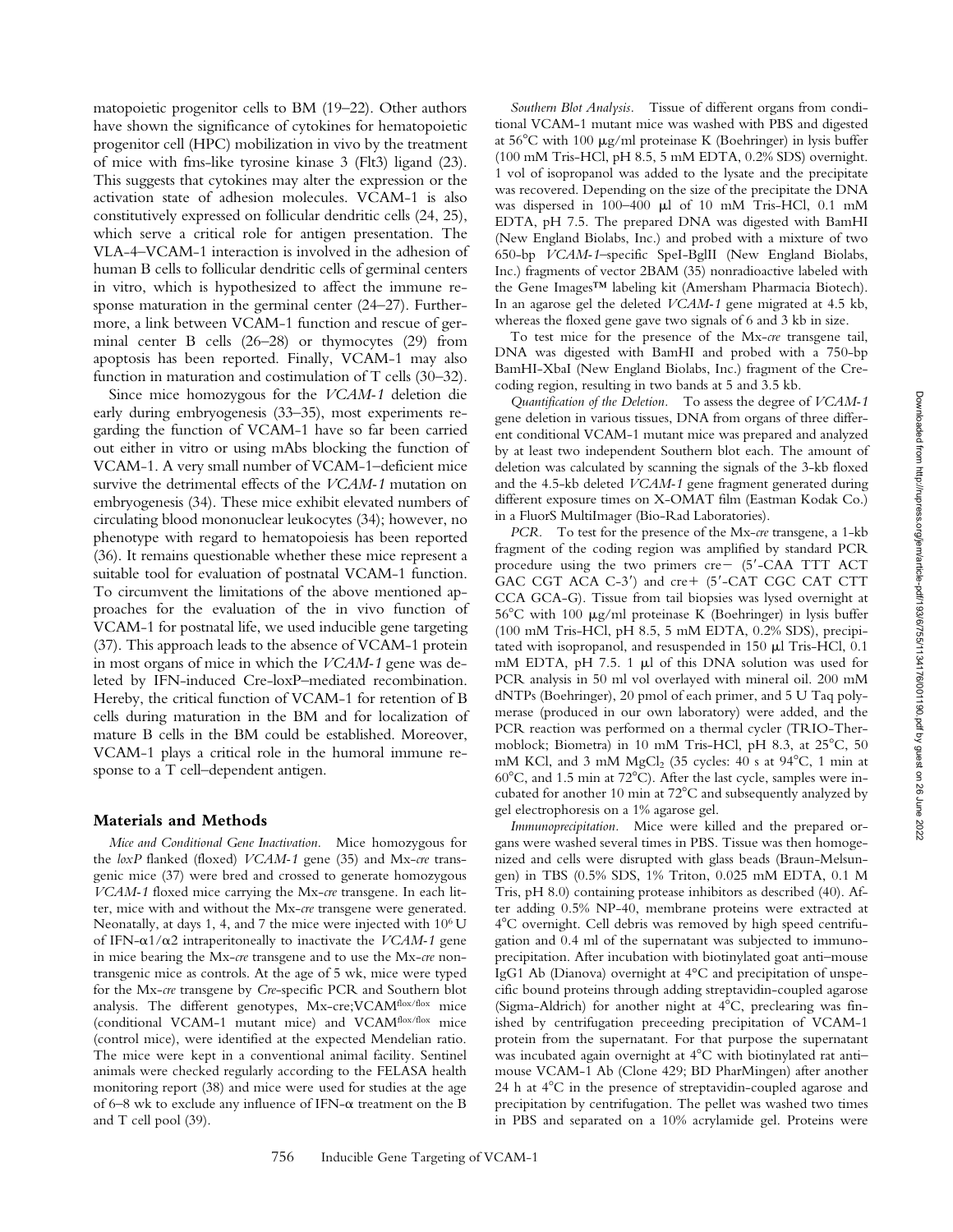blotted on a PVDF membrane (Immobilon-P; Millipore) and VCAM-1 protein was detected with polyclonal goat anti– VCAM-1 Ab (sc-1504; Santa Cruz Biotechnology, Inc.) and anti–goat IgG-horseradish peroxidase (Dako) using an ECL detection kit (Amersham Pharmacia Biotech).

*Immunohistochemistry.* Frozen sections of spleen were fixed in acetone, incubated with 0.1% phenylhydrazine (Sigma-Aldrich) in PBS, and blocked with PBS containing 4% FCS. For immunostaining biotinylated rat anti–mouse VCAM-1 mAb (clone 429; BD PharMingen), rat anti–mouse VCAM-1 mAb (MK-2, 9.DB3, V.7H1, V.4B12.1, V.6C3; provided by Dr. D. Vestweber, University of Muenster, Muenster, Germany), or polyclonal goat anti– VCAM-1 Ab (sc-1504; Santa Cruz Biotechnology, Inc.) was used. Primary Abs were detected with peroxidase-conjugated streptavidin (Dianova) or peroxidase-conjugated anti–rat IgG (Jackson ImmunoResearch Laboratories) or anti–goat IgG (Santa Cruz Biotechnology, Inc.). The detection was performed using  $3,3'$ diaminobenzidine (DAB) substrate kit (Pierce Chemical Co.).

*Hematologic Analysis.* Blood samples were obtained from mouse tail vein; EDTA served as an anticoagulant. Erythrocyte and leukocyte counts were determined by an automatic cell counter (Beckman Coulter). Differential counts were assessed based on cellular morphology of blood smears by Wright-Giemsa stain (Sigma-Aldrich) and in peripheral blood by four-color flow cytometry using the following mAbs: PE-conjugated CD3e (clone 145-2C11; BD PharMingen), allophycocyanin (APC) conjugated RA3-6B2 (anti–murine B220; references 41, 42), biotinylated GR-1 (clone RB6-8C5; BD PharMingen), FITC-conjugated F4-80 (Serotec), and streptavidin-CyChrome (GIBCO BRL). Monocytes and neutrophils were further quantified by cytochemistry on blood smears. Naphthol-AS-D-chloroacetate esterase activity was used to identify neutrophils (43) while monocytes were characterized by their  $\alpha$ -naphthyl-acetate esterase activity (44).

*Flow Cytometry.* Single cell suspensions from BM (femur) were prepared by flushing bones with medium (DMEM; GIBCO BRL), and for preparation of blood lymphocytes heparinized blood was separated by a 7.5% Ficoll (GIBCO BRL) gradient. Single cell suspensions from other organs were prepared by gentle dissection of these tissues in medium. All cell suspensions were subsequently incubated for 2 min on ice in erythrocyte lysis buffer (140 mM NH4Cl, 17 mM Tris, pH 7.65) followed by washing and resuspension in staining buffer (PBS supplemented with 1% BSA and  $0.1\%$  NaN<sub>3</sub>). Cells present in the lymphocyte gate, as defined by light scatter (45), were analyzed by three- and four-color immunofluorescence on a FACScan™ (Becton Dickinson) or on a FACStar™ (Becton Dickinson) using the CELLQuest™ program. Staining was done with fluorochrome APC-, FITC-, PE-, or CyChrome- or biotin-conjugated mAbs. Biotin-conjugated mAbs were detected using streptavidin-PE, streptavidin-CyChrome, or Texas red–avidin (GIBCO BRL). APC-conjugated RA3-6B2 (anti-murine B220; references 41, 42), PE-conjugated R33-24-12 (anti-murine  $\mu$ ; reference 46), FITC-conjugated 1.3-5 (anti–murine IgD; reference 47), biotinylated 493 (anti–murine pB130-140) Abs (48), and FITC-conjugated annexin V (BD PharMingen) or biotinylated annexin V (Roche) were used for surface marker staining.

*Short-term Migration Assay.* Splenocytes were prepared according to standard procedures from CB20 mice (H-2<sup>d</sup>). 1.8  $\times$ 109 splenocytes were coupled to S7 beads (Miltenyi Biotec). Depletion of  $S7^+$  (CD43<sup>+</sup>) cells by MACS<sup>®</sup> (49) using VS<sup>+</sup> columns resulted in  $1.2 \times 10^8$  mature B cells at 93% purity, which were collected and stained with PKH-26 (Sigma-Aldrich).  $3 \times 10^7$  stained cells were injected into the tail vein of control and conditional VCAM-1 mutant mice, respectively. After 20 h, mice were killed and lymphocytes from BM were prepared and analyzed by flow cytometry.

*Immunization.* Mice 8–10 wk of age were immunized intraperitoneally with 100 mg alum-precipitated (4-hydroxy-3-nitrophenyl)-acetyl-chicken globulin (NP-CG) or 10 mg NP-Ficoll. After 3 wk NP-CG–injected mice were boosted in the same manner with 50  $\mu$ g NP-CG. At days 0, 7, 14, 21, 28, and 35 (NP-CG immunization) or at days 0, 7, and 14 (NP-Ficoll immunization) mice were bled. The sera were analyzed by enzymelinked immunosorbent assays for NP-conjugated antigens (50). Affinity maturation of serum IgG1 Ab was assessed in sera of NP-CG–immunized mice by measuring the ratio of binding to  $NP<sub>4</sub>$ –  $BSA/NP<sub>14</sub>-BSA$  (50). Germinal centers were stained in splenic sections with biotinylated peanut agglutinin (Vector Laboratories), detected with streptavidin–horseradish peroxidase (Dianova), developed with diaminobenzidine, and counterstained with hematoxylin (Sigma-Aldrich) by standard procedure (51).

*Quantification of Plasma Cells.* IgG-secreting plasma cells in 10-mo-old mice were stained with TRITC (rhodamine)-conjugated goat anti–mouse IgG mAb (Southern Biotechnology Associates, Inc.) in cytospins of spleen and BM (52). Each cytospin contained  $2 \times 10^5$  cells. At least 14 cytospins of two control and two conditional VCAM-1 mutant mice were counted.

*Bromodeoxyuridine Treatment.* Mice (two control and two conditional VCAM-1 mutant mice) were fed with bromodeoxyuridine (BrdU) at a concentration of 1 mg/ml with 1 M sucrose in drinking water for 3 d. During the labeling period the drinking water was protected from light. Mice were then killed and surface staining of single cell suspensions was performed as described previously (53).  $5-10 \times 10^6$  cells were first surface stained with FITC-conjugated Abs against B220 (mAb RA33.A1.CL6) or IgM (mAb R33-24-12). After fixation in methanol and denaturation of the DNA, cells were stained with a biotinylated anti-BrdU Ab (Alexis Biochemicals), then incubated with streptavidin-CyChrome and analyzed by FACS®.

*Statistical Analysis.* Data are presented as mean  $\pm$  SEM. Statistical significance of the results was assessed using the Student's *t* test.

## **Results**

*Conditional Gene Targeting of VCAM-1.* To circumvent embryonic lethality in VCAM-1– deficient mice (33, 34) we set out to delete the *VCAM-1* gene in mice in a conditional manner using the Mx-cre system (37). In this approach the target gene is flanked by *loxP* sites and Cre is expressed after IFN injection. This leads to a Cre-*loxP*– mediated deletion of the target gene. We have crossed mice in which the proximal promoter sequences and the first two exons of the *VCAM-1* gene are flanked by *loxP* sites (VCAM-1<sup>flox/flox</sup> mice; reference 35), with Mx-cre transgenic mice (37; Fig. 1 A). On days 1, 4, and 7 after birth, mice homozygous for the *VCAM-1* mutation and transgenic for Mx-cre (Mx-cre; VCAM<sup>flox/flox</sup> mice) were treated with 10<sup>6</sup> U IFN- $\alpha$ 1/ $\alpha$ 2 (IFN- $\alpha$ ) (54) to induce Cre-mediated recombination. Mice were analyzed for deletion of the *VCAM-1* gene at the age of 6–8 wk.

VCAM-1flox/flox mice (control mice) and Mx-cre; VCAM-1flox/flox mice (conditional VCAM-1 mutant mice) did not exhibit any detectable deletion of the *VCAM-1*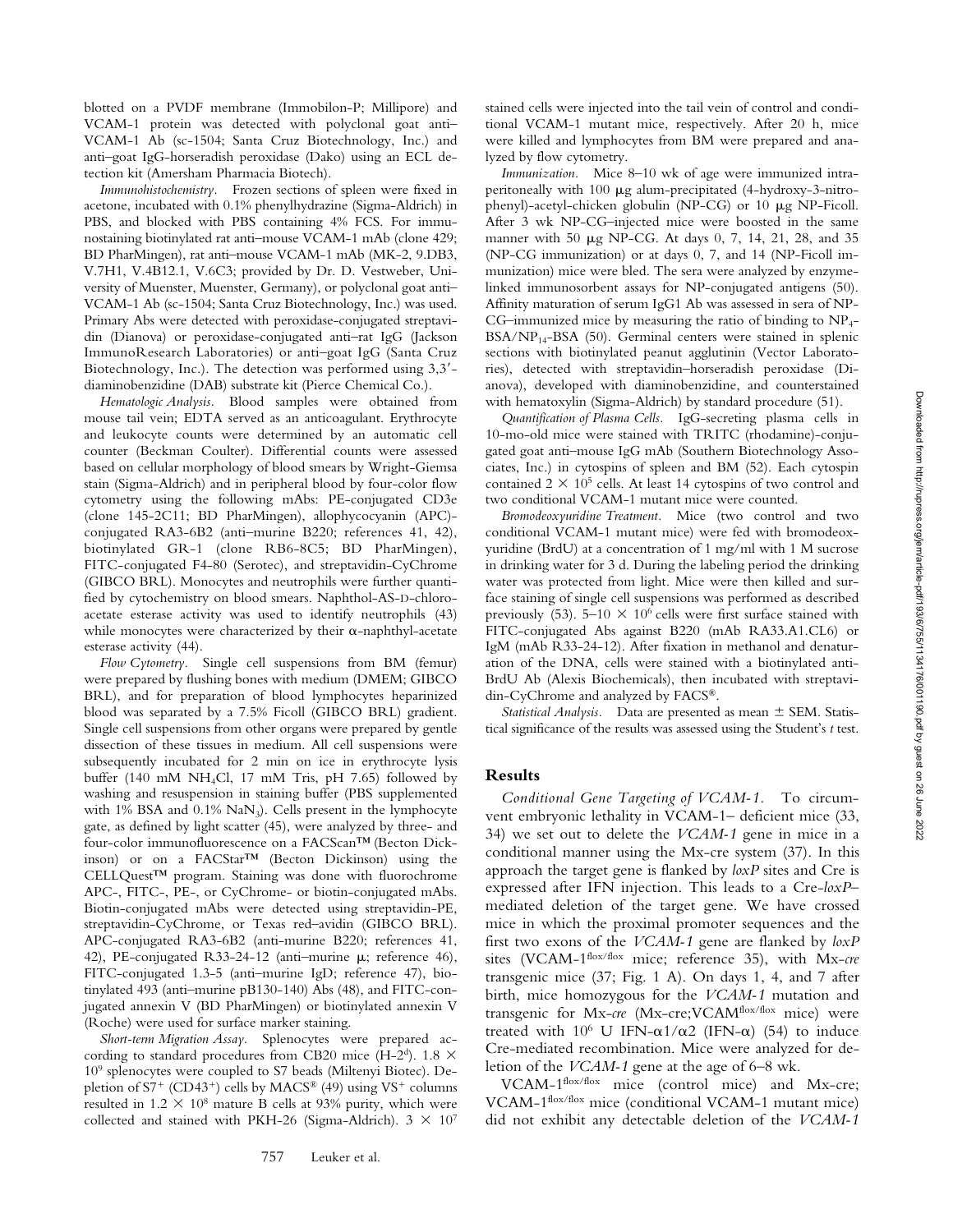

revealed a high degree of deletion in most organs, but almost no deletion in brain (LI, liver; LN, lymph node; LU, lung; SP, spleen; TH, thymus; BR, brain; HE, heart; IN, intestine; KI, kidney). (D) Western blot analysis of VCAM-1 (110 kD) in conditional VCAM-1 mutant and control mice. After IFN-a–induced Cre expression, VCAM-1 could not be detected in BM, liver, lymph node, spleen, and thymus of conditional VCAM-1 mutant mice (lanes 4, 6, 8, 10, and 11), while minor traces of VCAM-1 are detectable in heart, intestine, and lung (lanes 2, 5, and 7) and brain contains VCAM-1 levels similar to control mice (lane 1). (E) Immunohistochemical analysis of spleen reveals VCAM-1 expression in control mice (left) and by contrast, no VCAM-1<sup>+</sup> cells in spleen of conditional VCAM-1 mutant mice (right).

gene in spleen without IFN- $\alpha$  treatment. After IFN- $\alpha$  application, *VCAM-1* deletion was complete in the spleens of conditional VCAM-1 mutant mice, while there was no deletion detectable in control mice (Fig. 1 B). This suggests that conditional targeting of the *VCAM-1* gene using the Mx-cre system is efficient and does not exhibit any obvious leakiness either in the absence of IFN- $\alpha$  application or in the absence of the transgene. After induced deletion, conditional VCAM-1 mutant mice did not exhibit any overt disease and could be kept for at least 12 mo. When different organs were assessed by Southern blotting for deletion of the *VCAM-1* gene in conditional VCAM-1 mutant mice after IFN- $\alpha$  treatment, it became evident that the extent of the deletion varied. While the deletion was complete in, for example, BM, liver, lymph nodes, spleen, and thymus, only partial deletion was observed in heart (45%), intestine (85%), kidney (84%), and lung (69%), and only minimal deletion could be detected in brain (16%; Fig. 1 C).

To confirm that conditional deletion of the *VCAM-1* gene led to a lack of protein expression, Western blot analysis for VCAM-1 protein and immunhistochemical detection using mAbs against VCAM-1 were performed. By Western blot analysis, there was no VCAM-1 protein detectable in BM, liver, lymph nodes, spleen, and thymus of conditional VCAM-1 mutant mice after IFN-a treatment, while a minor protein band was recognizable in the lung and heart (Fig. 1 D). By contrast, abundant VCAM-1 protein with a molecular mass of  $\sim$ 110 kD was present in the brain of these mice, as expected from the results of the Southern blot analysis (Fig. 1 C).

The immunohistochemical analysis confirmed the absence of VCAM-1 expression after conditional targeting of the *VCAM-1* gene. A set of anti–VCAM-1 mAbs binding to different epitopes was used for indirect immunohistochemical detection. Frozen tissue sections from spleens of control mice after IFN- $\alpha$  treatment readily exhibited staining for VCAM-1 (Fig. 1 E). By contrast, no VCAM-1 expression was detectable in spleens of conditional VCAM-1 mutant mice after IFN- $\alpha$  application (Fig. 1 E).

Thus, the level of genomic deletion as assessed by Southern blot analysis corresponds well with the lack of protein expression of VCAM-1 as measured by Western blot analysis or immunohistochemistry.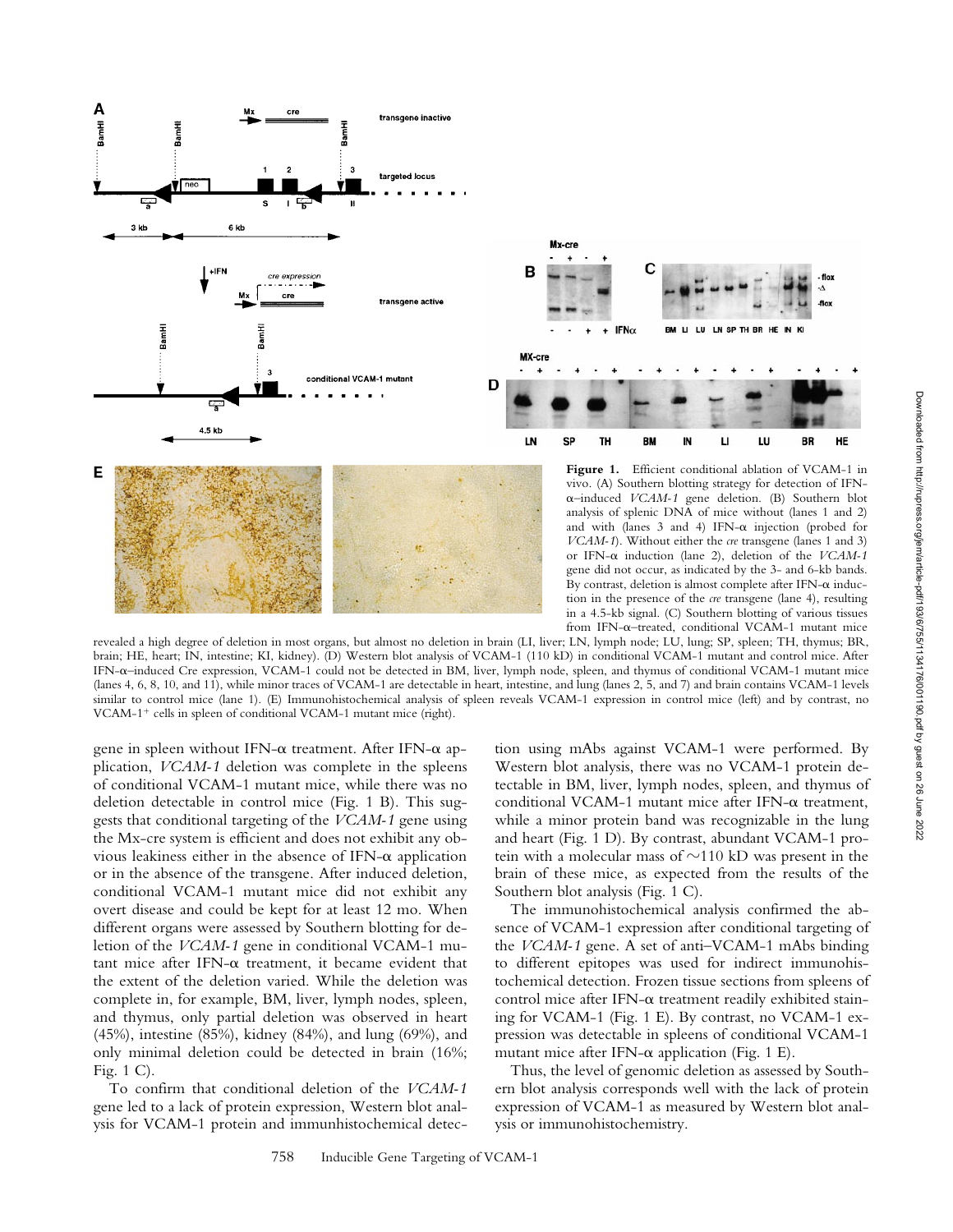*VCAM-1 Retains Immature B Cells in the BM.* Spleen, lymph nodes, thymus, and BM from IFN-treated conditional VCAM-1 mutant mice and from IFN-treated control mice were analyzed for cellularity and lymphocyte subsets by flow cytometry. While there was no major difference in overall cell number and expression of B220, IgM, IgD, CD3, CD4, and CD8 in spleens, lymph nodes, and thymus, a marked alteration of B cell subset distribution was detected in BM. There was a consistent, but statistically not significant, small reduction of nucleated cells in the BM of conditional VCAM-1 mutant mice (1.5  $\pm$  $0.64 \times 10^7$  nucleated cells per femur for control mice,  $1.2 \pm 0.41 \times 10^7$  nucleated cells per femur in conditional VCAM-1 mutant mice,  $P = 0.27$ ). However, the percentages of cells within the lymphocyte gate were similar  $(32.5 \pm 5.6\%$  in control mice and 33.4  $\pm$  6.3% in conditional VCAM-1 mutant mice), whereas the fraction of  $B220<sup>+</sup>$  cells within these gates is slightly reduced in VCAM-1–deficient animals (14.7  $\pm$  3.7% in control mice versus 10.6  $\pm$  2.9% in conditional VCAM-1 mutant mice,  $P \leq 0.05$ ). Taken together, this results in a reduced absolute number of  $B220<sup>+</sup>$  cells per femur in BM of conditional VCAM-1 mutant mice (1.4  $\pm$  0.6  $\times$  10<sup>6</sup> B220<sup>+</sup> cells per femur) compared with control mice ( $2 \pm 0.5 \times 10^6$  B220<sup>+</sup> cells per femur,  $P \le 0.05$ ). Hardy et al. have developed a nomenclature to distinguish the different stages of B cell development, with the most immature pro-B cells present in fraction A while mature B cells establish fraction F (42). In conditional VCAM-1 mutant mice fraction E, which comprises the immature B cells expressing IgM but no IgD, is reduced by a mean of 40% compared with fraction E in control mice (Fig. 2 A). This reduction of fraction E is even more pronounced when absolute cell numbers are

calculated since the overall cell number and the number of B220<sup>+</sup> cells are reduced in conditional VCAM mutant mice (see above; Fig. 2 B).

Fraction E cells comprise immature B cells that will soon leave the BM to enter the blood. Therefore, we wondered whether this B cell subset, which was reduced in the BM of conditional VCAM-1 mutant mice, would be detectable outside of the BM. In peripheral blood from conditional VCAM-1 mutant mice an increased number of white blood cells (16.3  $\pm$  3.9  $\times$  10<sup>3</sup>/mm<sup>3</sup> blood versus 7.2  $\pm$  1  $\times$ 103/mm3 blood in control mice) was detected compared with control mice. The ratio between lymphocytes, neutrophils, and monocytes, as well as the fraction of  $B220<sup>+</sup>$ cells within the lymphocyte gate, was not significantly altered (Table I). These findings are in accordance with experiments of anti–VLA-4 treatment in primates leading to granulocytosis as well as lymphocytosis (20, 21), whereas blocking of VLA-4 in rats caused a strong increase of mononuclear leukocytes and only a minor increase of polymorphonuclear leukocytes (55). However, in conditional VCAM-1 mutant mice there was a dramatic increase of Ig $M^+$ Ig $D^-$  B cells (Fig. 3), a fraction of cells that could possibly represent the fraction E cells found to be diminished in the BM (Fig. 2, A and B).  $30.5 \pm 5.1\%$  of all B220<sup>+</sup> cells in conditional VCAM-1 mutant mice compared with 14.9  $\pm$  $1.8\%$  of all  $B220<sup>+</sup>$  cells in control mice belonged to the fraction of immature  $IgM^{+}IgD^{-}B$  cells in peripheral blood (Fig. 3). This translates into a 3.5-fold increase of this population with regard to absolute cell numbers (1.72  $\pm$  0.41  $\times$ 103/mm3 blood in conditional VCAM-1 mutant mice versus  $0.49 \pm 0.04 \times 10^{3}/$ mm<sup>3</sup> blood in control mice). In addition, about threefold elevated levels of  $B220^{+}IgM^{-}IgD^{-}$ B cells, which may comprise B cells earlier during develop-





**Figure 2.** Altered B cell subsets in BM of conditional VCAM-1 mutant mice. (A) Flow cytometric analysis of BM cells within the lymphocyte gate (reference 45). B lineage cells are displayed by their CD45R/B220 and IgM expression. The letters in the rectangles indicate the different developmental stages according to Hardy et al. (reference 42). Conditional VCAM-1 mutant mice exhibit reduced numbers of B cells in fraction E and fraction F. 20,000 events were collected for both of the dot plots. More than 10 mice



759 Leuker et al.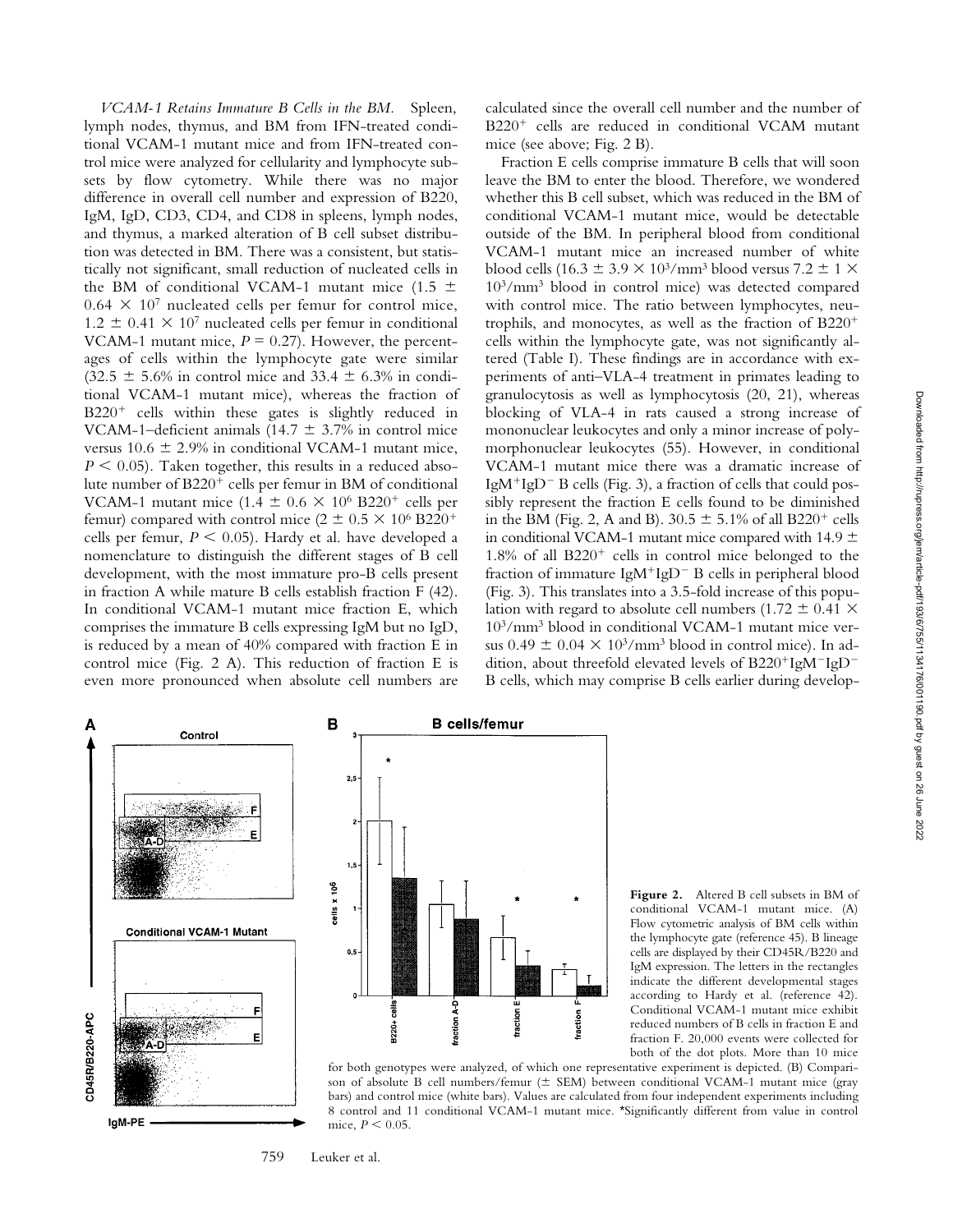| Blood cell types             | Control         | Conditional<br>VCAM-1 mutant | Fold<br>increment | P value |
|------------------------------|-----------------|------------------------------|-------------------|---------|
|                              |                 |                              |                   |         |
| Hemoglobin $(g/dl)$          | $14.2 \pm 0.4$  | $14.1 \pm 0.7$               | 1.0               | 0.92    |
| $WBCs (10^3/mm^3)$           | $7.2 \pm 1.0$   | $16.3 \pm 3.9$               | 2.3               | 0.008   |
| L $(\%$ of WBCs)             | $71.9 \pm 13.4$ | $70.1 \pm 11.3$              |                   |         |
| B cells $(\% \text{ of } L)$ | $54.5 \pm 0.5$  | $51.2 \pm 2.2$               |                   |         |
| T cells $(\% \text{ of } L)$ | $37.3 \pm 6.0$  | $32.2 \pm 4.1$               |                   |         |
| $N$ (% of WBCs)              | $19.9 \pm 3.2$  | $20.6 \pm 4.8$               |                   |         |
| $M$ (% of WBCs)              | $3.5 \pm 0.8$   | $3.4 \pm 0.4$                |                   |         |
| $E \,$ (% of WBCs)           | $1.6 \pm 1.2$   | $2.4 \pm 1.2$                |                   |         |
| Ratio L/N/M/E                | 45:12:2:1       | 44:13:2:1.5                  |                   |         |

**Table I.** *Peripheral Blood Counts*

Hemoglobin levels as well as numbers of erythrocytes and leukocytes were evaluated in three control and seven mutant mice. E, eosinophils; L, lymphocytes; M, monocytes; N, neutrophils; WBC, white blood cell. \*SEM.

‡Student's *t* test.

ment than fraction E, were detectable in peripheral blood of conditional VCAM-1 mutant mice (0.32  $\pm$  0.13  $\times$  10<sup>3</sup>/ mm<sup>3</sup> blood in mutant mice versus  $0.11 \pm 0.04 \times 10^{3}/\text{mm}^{3}$ blood in control mice).

Taken together, there is a sizeable shift in the peripheral blood B cell pool of conditional VCAM-1 mutant mice towards the more immature cells. This shift goes along with the loss of fraction E cells in the BM, which led us to hypothesize that VCAM-1 may be important for retention of B lineage cells during development in BM until they reach a certain developmental stage.

In contrast, the distribution of T cells was not significantly altered in conditional VCAM-1 mutant mice. T cell subsets (CD3, CD4, CD8) in thymus, spleen, peripheral blood, and lymph nodes were similar in conditional VCAM-1 mutant mice and control mice (data not shown).

*B Cells Accumulating in the Blood of Conditional VCAM-1 Mutant Mice Are Immature Emigrants from the BM.* Recently a novel mAb called 493 has been described which binds to a surface protein designated pB130-140 (48). This Ab discriminates between long-lived recirculating  $493 - B$ cells and various stages of B cell development, including fraction E cells which are either inside the BM or have just left this site and still express pB130-140. Since the reduction of B cells in the BM is accompanied by an increase of a similar B cell fraction in blood, we examined the origin of these B cells in blood according to their pB130-140 expression. As predicted, the fraction of  $493<sup>+</sup>$  cells within the lymphocyte gate in peripheral blood of conditional VCAM-1 mutant mice was almost doubled compared with control mice (Fig. 4 A). A strong increase of the absolute number of  $493^{+}IgM^{+}IgD^{-}B$  cells and a minute increase of the  $493^{+}B220^{+}IgM^{-}IgD^{-}B$  cells were noted (Fig. 4 B). We evaluated whether immature B cells would also be detectable at higher numbers in spleens of conditional



**Figure 3.** Increased number of immature B cells in peripheral blood of conditional VCAM-1 mutant mice. Flow cytometric analysis of peripheral blood B cells. In each experiment 20,000 events were acquired and subsequently gated for B cells  $(CD45R/B220<sup>+</sup>$  cells). The dot blots represent the CD45R/B220<sup>+</sup> cells within the lymphocyte gate in a control (top) and a conditional VCAM-1 mutant mouse (bottom) displayed by their IgM and IgD surface expression. In addition, the frequencies of mature  $(IgM^+IgD^+)$ , immature  $(IgM^+IgD^2)$ , and B220 only (IgM<sup>-</sup>IgD<sup>-</sup>) B cells are depicted as percentages of all B220<sup>+</sup> cells. More than 15 mice for both genotypes were analyzed, of which one representative experiment is shown.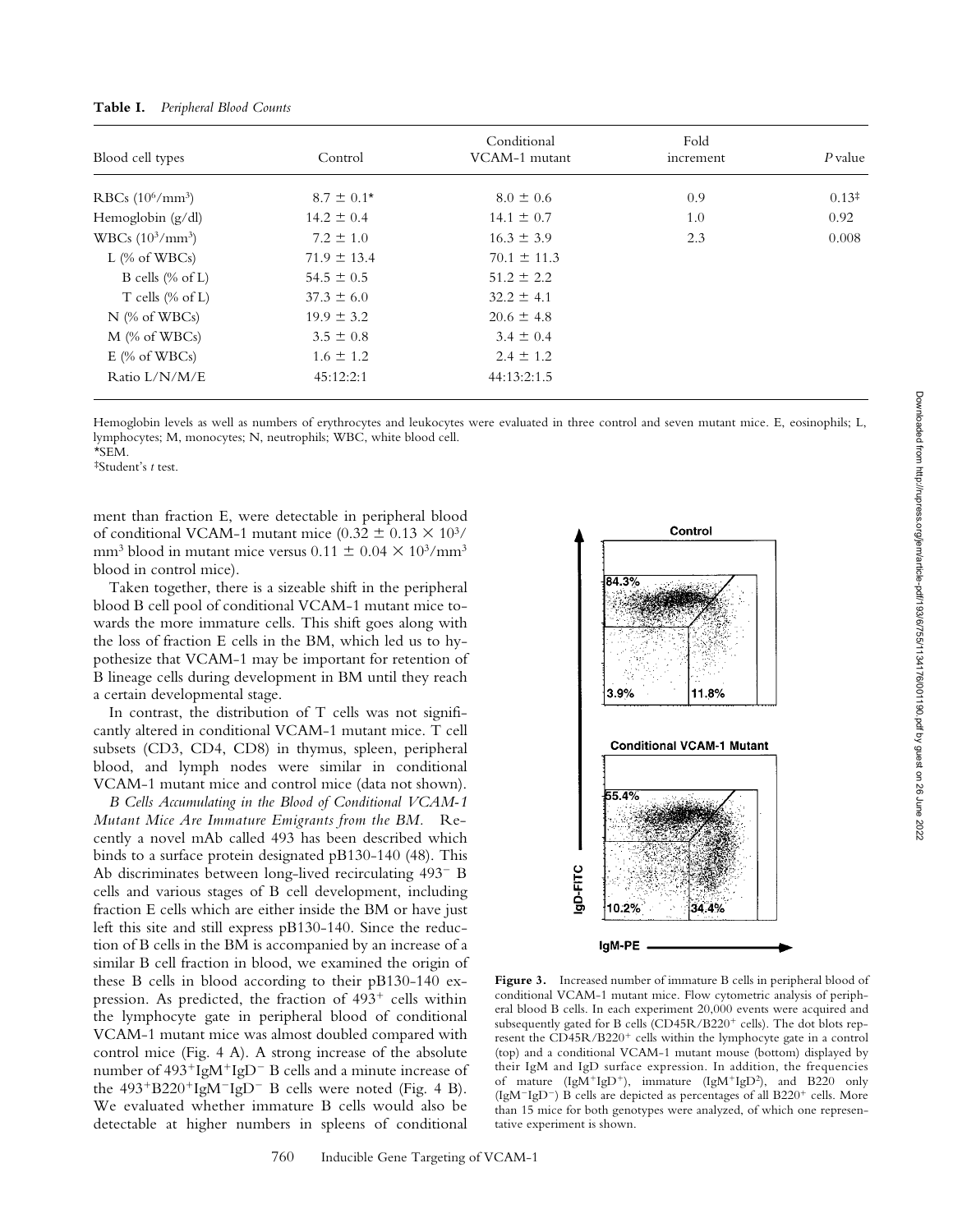VCAM-1 mutant mice. 10–20% of the immature B cells are supposed to reach the spleen as  $493^+$  cells (48); however, the subsets of  $493^+$  immature B cells have similar sizes in spleens of conditional VCAM-1 mutant mice and control mice. Compared with blood there is only a modest increase of  $493^+$ IgM<sup>+</sup> cells detectable in spleens of VCAM-1 deficient mice (Fig. 4 C). There are several possible expla-



cells x 10<sup>3</sup>/mm<sup>3</sup> blood % of Lymphocytes  $0.5$ 493+ B220+ IgM- IgD-493+ B220+ IgM+ IgDė 흘 B220+ IgM+ i<br>S 6220+ 493+ \$

761 Leuker et al.

nations: 493<sup>+</sup> cells in peripheral blood of conditional VCAM-1 mutant mice have a reduced half life, 493 expression on these cells is rapidly downregulated, or, alternatively, these cells get trapped in sites other than the spleen.

To determine the transit time of IgM $<sup>+</sup>$  cells from BM to</sup> blood and spleen, we performed BrdU labeling of dividing cells. After a labeling period of 3 d, we recovered 21  $\pm$ 

> **Figure 4.** Expression of 493, a marker for immature B cells, on peripheral blood B cells. (A) Increased number of  $493^{+1}$ gM<sup>+</sup> B cells in peripheral blood of conditional VCAM-1 mutant mice was detected. In each experiment, 50,000 events were acquired. The upper dot blots represent peripheral blood cells in a control (left) and a conditional VCAM-1 mutant mouse (right) to indicate gating for lymphocytes. The bottom displays the cells within the lymphocyte gate by their IgM and 493 surface expression. The frequencies of IgM<sup>-493<sup>+</sup>, IgM<sup>+493<sup>+</sup>, and IgM<sup>+493<sup>-</sup> cells are</sup></sup></sup> depicted as percentages of all lymphocytes. Out of three experiments, one representative flow cytometric study including three control and seven conditional VCAM-1 mutant mice is shown. (B) The graph illustrates the increase of  $493$ <sup>+</sup> B cells in peripheral blood of conditional VCAM-1 mutant mice compared with control mice. The mean absolute cell counts for leukocytes and lymphocytes determined in a separate experiment were used to calculate absolute numbers for the B cell subsets. White bars represent control mice; gray bars represent conditional VCAM-1 mutant mice. (C) Number of  $493<sup>+</sup>$  cells in spleen of two control mice (white bars) and two conditional VCAM-1 mutant mice (gray bars) are shown as a percentage of all lymphocytes. Immature IgD<sup>-</sup> B cells are identified by their IgM surface expression, and mature B cells according to their IgD<sup>+</sup> staining. Values are depicted with the SEM from the flow cytometric analysis. \*Significantly different from value in control mice,  $P \leq 0.05$ .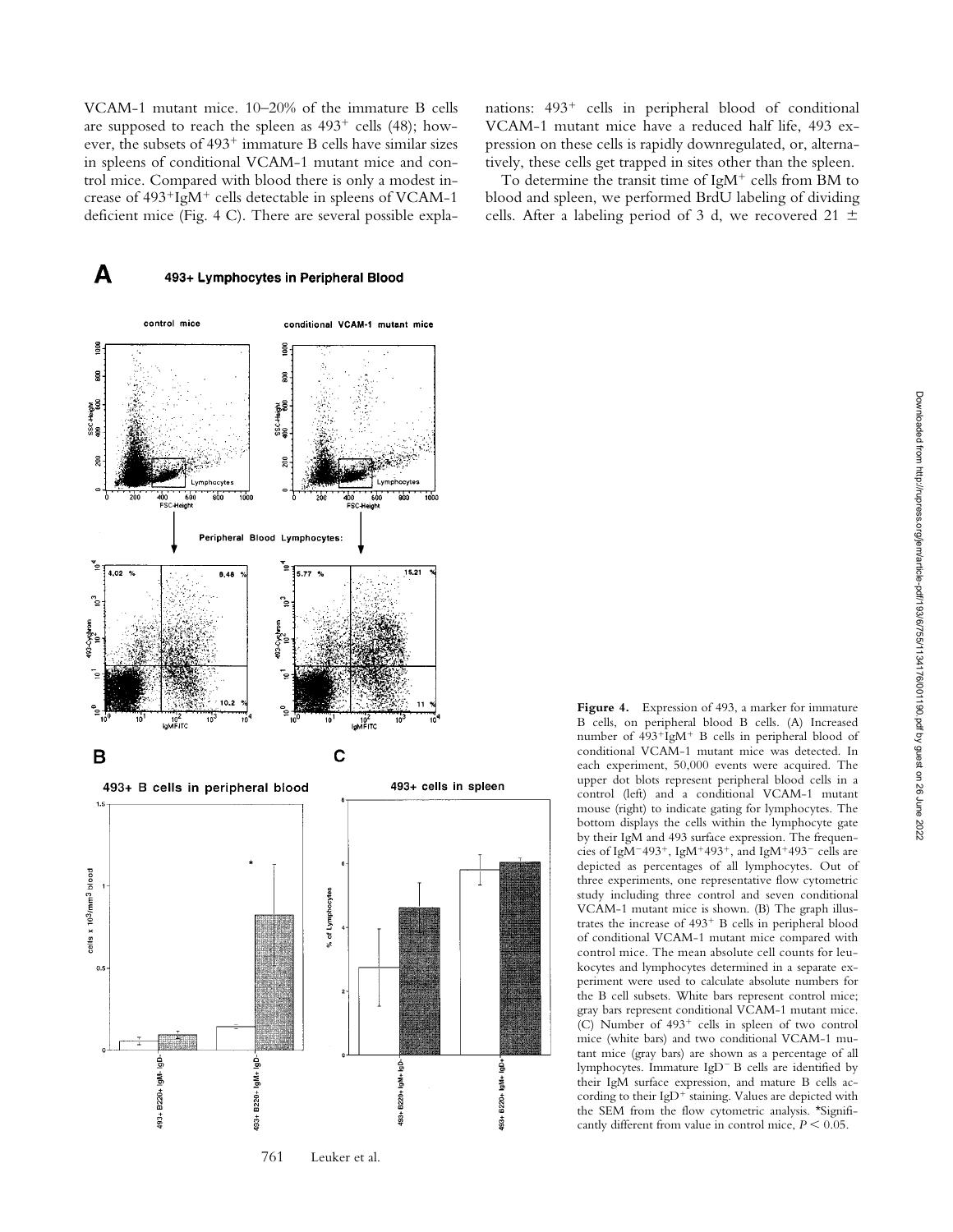7.9% IgM<sup>+</sup>BrdU<sup>+</sup> cells in BM, 20.8  $\pm$  1.2% in blood, and  $26.8 \pm 1.2\%$  in spleen of control mice (as percentage of all  $B220<sup>+</sup>$  cells). In contrast, conditional VCAM-1 mutant mice showed lower numbers of  $IgM^+BrdU^+$  cells in BM (15.8  $\pm$  4.2%) and increased amounts in blood (28.6  $\pm$ 2.1%) and spleen (33.3  $\pm$  3.4%). If absolute cell numbers are considered, the increase of newly generated  $IgM^+$  cells in the blood of conditional VCAM-1 mutant mice is even higher. Taken together, these results suggest that the  $IgM^{+}IgD^{-}B$  cells in peripheral blood of conditional VCAM-1 mutant mice are recent emigrants from the BM.

*Apoptosis of Immature B Cells in the Periphery.* Although the immature B cell compartment in blood is enlarged by premature transit of these cells from the BM (Fig. 4, A and B), no significant increase in immature B cells was observed in spleen (Fig. 4 C) or lymph nodes of conditional VCAM-1 mutant mice. Since increased apoptosis of B cells in blood could account for this observation, we quantified the number of apoptotic cells in the peripheral blood. In both control mice and conditional VCAM-1 mutant mice,  $\sim$ 12% of the IgM<sup>+</sup> cells were stained with annexin V (data not shown). Therefore, the frequency of apoptotic B cells does not seem to differ in blood from mutant and control animals.

*Recirculation of Mature IgM<sup>+</sup>IgD<sup>+</sup> B Cells into the BM Is Influenced by VCAM-1 Expression.* In addition to the premature loss of immature B cells from the BM into the blood, we also observed a phenotype of the VCAM-1 deficiency for mature recirculating B cells. Fraction F cells in the BM were reduced by  $\sim 63\%$  compared with control mice. These cells are mature B cells expressing IgM and IgD, which are thought to recirculate from the periphery into the BM (56). The number of fraction F cells significantly decreased from 2.4% (0.31  $\pm$  0.06  $\times$  10<sup>6</sup> cells per femur) in control mice to 0.9% (0.12  $\pm$  0.1  $\times$  10<sup>6</sup> cells per femur) of all nucleated cells in conditional VCAM-1 mutant mice (Fig. 2, A and B). We hypothesized that VCAM-1 may play a role in mediating migration of mature B cells into the BM. To address this we performed a short-term migration assay of mature B cells. Splenocytes of control mice were isolated and the immature CD43<sup>+</sup> cells were depleted by  $MACS^{\circledR}$ . Enriched  $CD43^-$  splenocytes, consisting mainly of  $IgM^{+}IgD^{+}B$  cells, were labeled with PKH-26 and injected into the tail veins of conditional VCAM-1 mutant mice and control mice. First, in control mice we were readily able to detect PKH-26–labeled mature B cells in the BM after 20 h (rectangle  $F<sup>D</sup>$  in Fig. 5, left dot plot), which supports the idea that mature B cells enter the BM. More important, about half of the PKH-26–labeled cells, which were detectable in BM of control mice, were found in BM of conditional VCAM-1 mutant mice (Fig. 5). The reduced number of PKH-26–labeled mature B cells that were detected in the BM of conditional VCAM-1 mutant mice after cell transfer in size parallels the observed reduction of fraction F (which is depicted by the rectangle F in Fig. 5, right dot plot) in these animals. This could be explained by an impaired recirculation of mature B cells into the BM caused by VCAM-1 deficiency. However, we cannot rule out other possible explanations for this phenotype:

for example, an increasing loss of mature  $IgD^+B$  cells from the BM or a rapid death of these cells in BM as a result of the VCAM-1 deficiency. In addition, the short-term migration assay in the mutant animals might be influenced by the leukocytosis present in these mice: competition of the PKH-26–labeled cells with leukocytes present in the blood stream might affect the efficiency of PKH-26–labeled cells to enter the BM. The latter explanation is unlikely, as short-term migration assays performed with total splenocytes did not show any differences with regard to lymphocyte homing to spleen and peripheral lymph nodes in mutant and control mice, while the impaired recirculation to BM was confirmed (preliminary data not shown).

*Conditional VCAM-1 Mutant Mice Exhibit an Impaired T Cell–dependent Humoral Immune Response.* To investigate whether the function of B cells is affected by the VCAM-1 deficiency, mice were immunized with NP-CG. The specific immune response in conditional VCAM-1–deficient mice and control mice was monitored by measuring the NP-specific Ig levels at different time points. Before immunization, slightly but not significantly reduced levels of IgA, IgM, IgG1, IgG2a, IgG2b, and IgG3 were detected in sera of conditional VCAM-1 mutant mice (data not shown). Upon NP-CG immunization, conditional VCAM-1 mutant mice exhibited impaired primary and greater than fivefold reduced secondary IgG1 responses compared with control mice (Fig. 6). Affinity maturation of the Ab response against NP and generation of germinal centers in conditional VCAM-1 mutant mice did not seem to be affected (data not shown; see Materials and Methods). In addition, the numbers of IgG secreting plasma cells in BM and spleen of control and VCAM-1 deficient mice did not show any significant difference. 10-mo-old control mice contained 230  $\pm$  85 IgG-secreting plasma cells/2  $\times$  10<sup>5</sup> cells in BM and 77  $\pm$  17 IgG-secreting plasma cells/2  $\times$  $10^5$  cells in spleen, versus 247  $\pm$  90 in BM and 75  $\pm$  21 in



**Figure 5.** Short-term migration of mature B cells into the BM. Flow cytometric analysis of CD45R/B220<sup>+</sup> gated lymphocytes in BM of control mice and conditional VCAM-1 mutant mice 20 h after injection of mature splenic PKH-26–labeled B cells. The BM B cells are displayed by their IgD surface and PKH-26 expression. Rectangle FD contains the donor-derived, PKH-26–labeled, recirculating mature B cells; rectangle F represents the fraction F of mature B cells present in the host. 0.06  $\pm$ 0.011% of all acquired events were recirculating B220+PKH-26+IgD+ B cells in control mice, while only  $0.03 \pm 0.01\%$  of such cells were recovered from conditional VCAM-1 mutant BM. In total, 200,000 events were acquired for each dot plot; four control mice and four conditional VCAM-1 mutant mice were analyzed in two independent assays, of which one representative pair of mice is shown.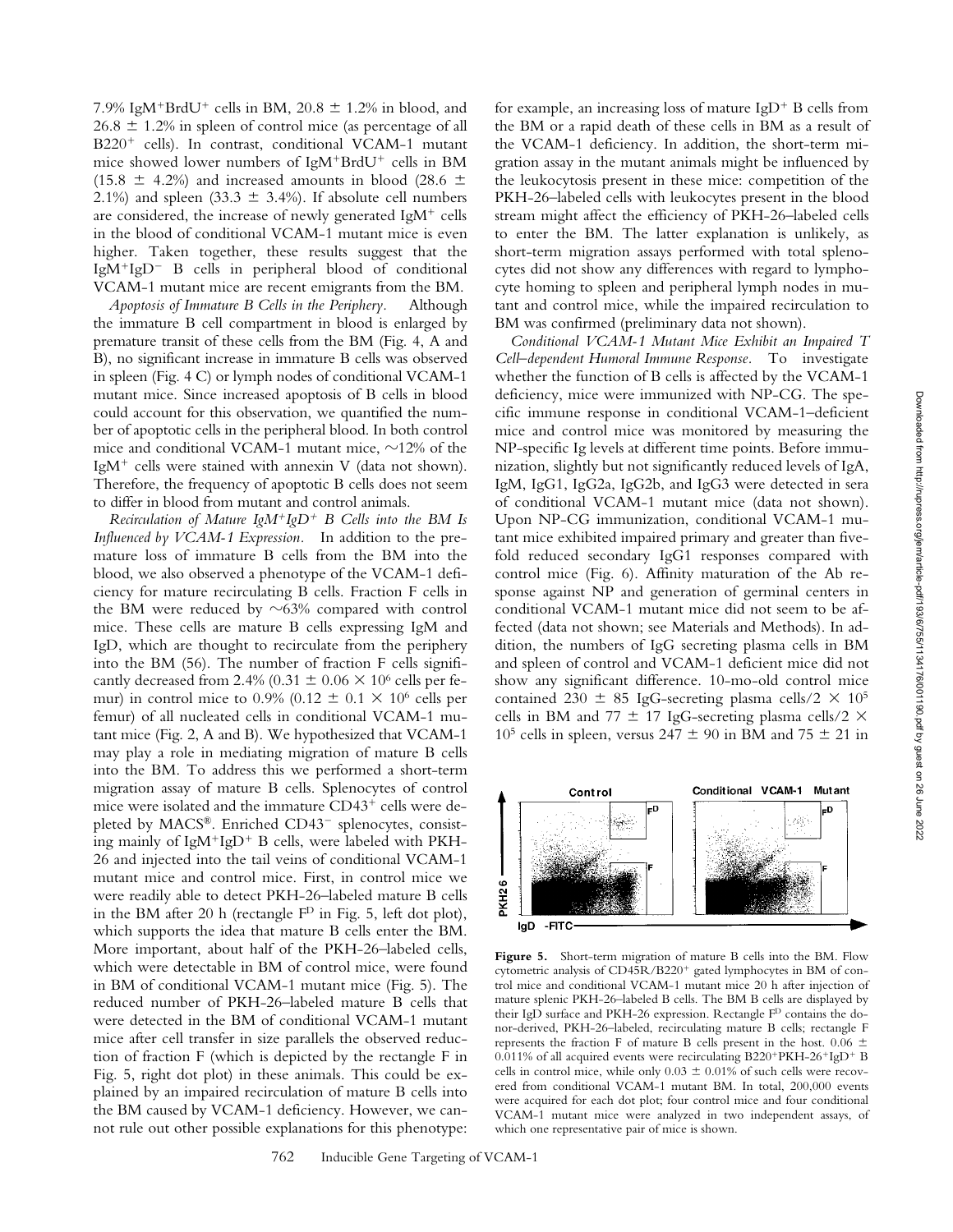spleen of conditional VCAM-1 knockout mice. Although the generation of an efficient humoral immune response to a T cell–dependent antigen is dependent on VCAM-1, we could not distinguish whether this effect of the VCAM-1 deficiency is caused by an intrinsic B cell defect or is due to a defect in T and B cell interaction. Interestingly, when conditional VCAM-1 mutant mice were immunized with NP-Ficoll, which serves as a T cell–independent antigen, the immune responses were similar in mutant and control mice (anti-NP  $\lambda$  preimmune levels less than 0.08  $\mu$ g/ml in mutant and control mice; 14 d after immunization 47  $\pm$ 6.2  $\mu$ g/ml in control and 46.1  $\pm$  22.8  $\mu$ g/ml in conditional VCAM-1 mutant mice).

#### **Discussion**

To study the in vivo function of the *VCAM-1* gene, conditional VCAM-1 mutant mice were generated, since conventional gene targeting of *VCAM-1* had resulted in embryonic lethality. VCAM-1flox/flox mice (here control mice) and conditional VCAM-1 mutant mice are viable, and VCAM-1flox/flox mice expressed similar levels of VCAM-1 compared with wild-type mice (35). After IFN- $\alpha$ induced Cre expression (37), the *loxP-*flanked *VCAM-1* alleles were efficiently deleted in BM, liver, lymph nodes, spleen, and thymus. Southern blot analysis revealed almost complete deletion for *VCAM-1* in these tissues and lower efficiency of deletion in heart, intestine, kidney, and lung (Fig. 1 C). In accordance with the marginal IFN-induced



**Figure 6.** T cell–dependent immune response. Anti–NP-IgG1 levels in sera from control mice (white bars) and from conditional VCAM-1 mutant mice (gray bars) are depicted over 35 d after immunization. Two independent experiments were performed. The values shown were calculated from one experiment including three control mice and eight conditional VCAM-1 mutant mice. \*Significantly different from value in control mice,  $P < 0.05$ .

Cre expression in the brain of Mx-*cre* transgenic mice (37) there was only poor *VCAM-1* deletion in the brain of conditional VCAM-1 mutant mice, probably caused by limited accessibility of this compartment for IFN- $\alpha$  (57). In addition, we confirmed the deficiency of VCAM-1 protein after induced deletion by Western blot analysis and by immunohistochemistry using various VCAM-1–specific Abs (Fig. 1, D and E). With respect to the large amounts of immunoprecipitated VCAM-1 protein detectable in control mice (Fig. 1 D), we cannot exclude that VCAM-1 expression is upregulated by the neonatal treatment of these mice with IFN- $\alpha$ , which would be similar to the induction of VCAM-1 expression by IFN- $\alpha$  in humans (58).

We studied the role of VCAM-1 for hematopoiesis in conditional VCAM-1 mutant mice. In accordance with studies using mAbs that block VLA-4 function (20) a greater than twofold increase of the white blood cells was detected in the mutants. However, in contrast to the studies by Papayannopoulou et al. (20) and to the results obtained from mice with reduced VCAM-1 expression (36), we observed an altered distribution of immature and mature B cells in BM and peripheral blood of conditional VCAM-1 mutants. The strong increase of  $B220^+$ IgM<sup>+</sup> B cells in blood is paralleled by a loss of immature B cells (fraction E) from the BM. The expression of pB130-140 by these immature B cells as recognized by the 493 Ab suggests that they originate from the BM (Fig. 4, A and B). This interpretation is further supported by the increase of BrdU<sup>+</sup>IgM<sup>+</sup> B cells in the blood of conditional VCAM-1 mutant mice after a labeling period of 3 d, which is accompanied by a modest decrease of these cells in BM of VCAM-1–deficient mice. These results describe a novel function for VCAM-1: retention of B cells at late developmental stages (i.e.,  $B220^{+}IgM^{+}IgD^{-}$  immature B cells) in the BM. The loss of immature B cells from BM and their accumulation in peripheral blood resembles data obtained from mice reconstituted with CXC chemokine receptor (CXCR)4-deficient fetal liver cells (59). However, there are also differences in the phenotypes of conditional VCAM-1 mutants and mice reconstituted with CXCR4 deficient fetal liver cells. While conditional VCAM-1 mutant mice exhibit the most dramatic changes in the fraction of immature B cells in the BM, the B cell progenitors and the pre-B cells are mainly affected in mice reconstituted with CXCR4-deficient fetal liver cells as well as in mice with a deletion of the CXCR4 ligand, stromal cell–derived factor 1 (SDF-1; reference 60). A contribution of SDF-1 for migration of hematopoietic progenitor cells into the BM by activation of the VLA-4/VCAM-1 adhesion pathway has already been shown in vitro (61). Interestingly, the VCAM-1 and CXCR4 mutations have in common that they specifically affect B cells, while the T cell compartment so far has not been shown to be altered by either mutation.

CD24 heat stable antigen (HSA)–deficient mice also exhibit a phenotype that shares features of the VCAM-1 deficiency. Fraction E cells are significantly reduced in the BM of CD24-deficient mice; however, there are no data available on whether these cells appear in peripheral blood.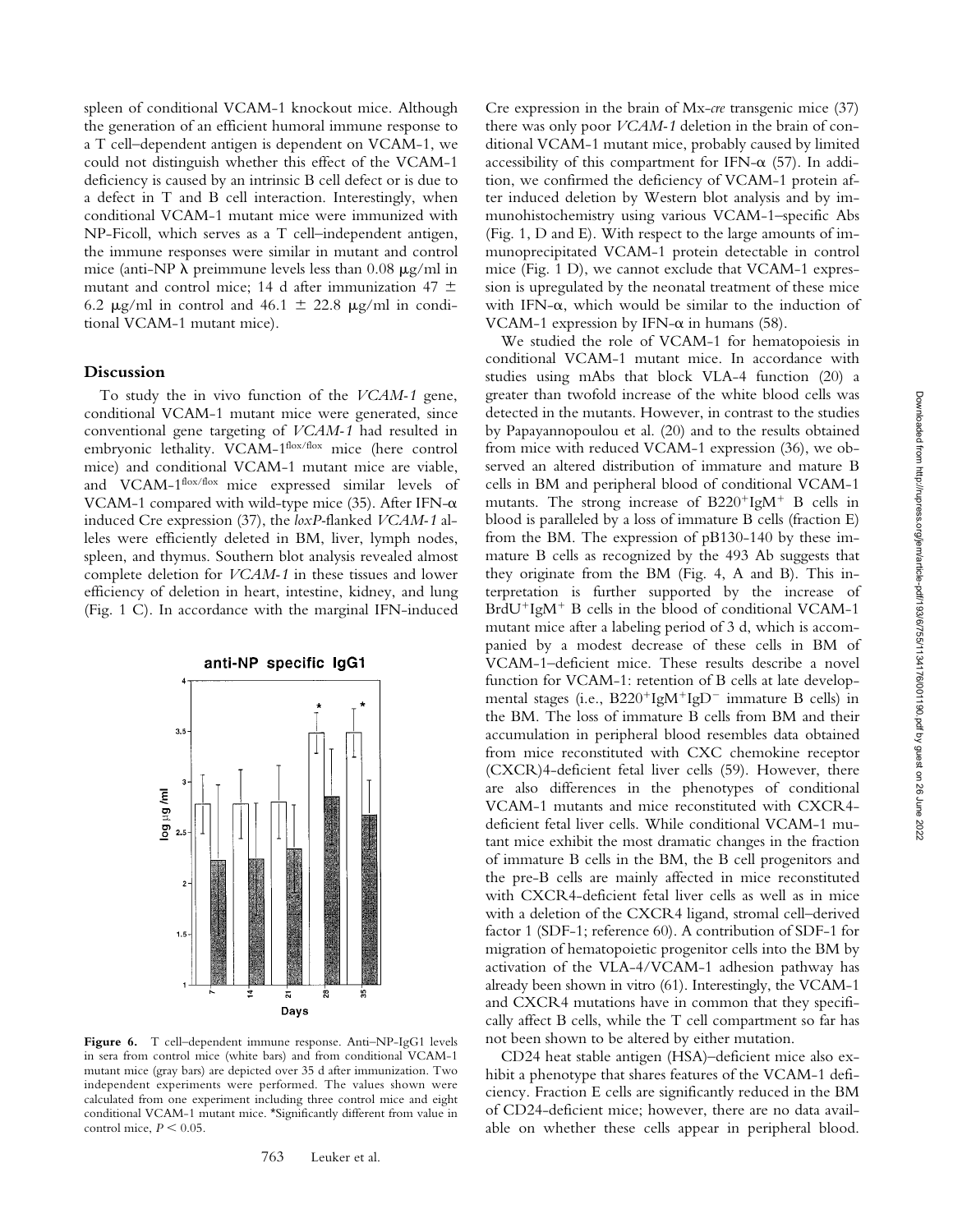Nielsen et al. have interpreted their findings as a leaky block in B cell development (62). Since another study has reported that CD24 HSA expression is a prerequisite for VLA-4/VCAM-1–mediated adhesion of pre-B cells to endothelioma cells (63), one may speculate that the mutation of VCAM-1 as well as of CD24 HSA both affect a common pathway which mediates retention of immature B cells in the BM.

Apart from the altered distribution of B cells between BM and peripheral blood in conditional VCAM-1 mutant mice, the development from pre-B cells to mature  $IgD^+B$ cells does not seem to be affected, given that we detected similar numbers of mature B cells in lymph nodes and spleen of conditional VCAM-1 mutant and control mice. Therefore, it may be that only a limited number of immature B cells, which are increased in blood of conditional VCAM-1 mutant mice, undergoes transition to mature B cells. We cannot rule out that these immature B cells are functionally not equivalent to the immature B cells in blood of control mice. Whether immature B cells in conditional VCAM-1 mutant mice possess the same ability to renew the mature B cell pool like immature B cells in control mice, which have spent a longer time in the BM, and whether they exhibit the same half-life and homing properties are still unknown. It has recently been suggested that the size of the peripheral mature B cell pool is autonomously regulated with the priority to maintain normal IgM serum levels and is not a direct function of the number of available B cell precursors (64). This mechanism may keep the mature B cell pool constant in the conditional VCAM-1 mutant mice as well, as these mice exhibit normal Ig levels. The immature B cells in blood, which are not used to replenish the mature B cell pool of conditional VCAM-1 mutant mice, may leave the blood and may either be trapped or die in other compartments. However, immature B cells do not accumulate in significant numbers in spleen or lymph nodes of mutant mice. In addition, we could not show that B cells undergo apoptosis in blood at significantly higher rates than in control animals. In general, similar statements apply also for T cells, e.g., enlarged amounts of T cells in peripheral blood, but no increased amounts of apoptotic T cells in blood or higher T cell numbers in secondary lymphoid tissues of young mice.

During fetal life  $\beta$ 1 integrins are critical for hematopoiesis (65) and B and T cell development postnatally depends on  $\alpha$ 4 integrin (63, 66, 67).  $\alpha$ 4 integrin mediates efficient attachment and transmigration of pre-B cells beneath the BM stroma, which seems to be important for B cell development. In the absence of  $\alpha$ 4 integrin, B and T cell development is still possible, albeit at a very inefficient rate (67); B cell development in  $\alpha$ 4 integrin-deficient chimeric mice is impaired before the pro-B cell stage (66). By contrast, our data suggest that B and T cells can develop in the absence of the  $\alpha$ 4 $\beta$ 1 integrin ligand, VCAM-1. We therefore hypothesize that, while VCAM-1 mediates retention of immature B cells in the BM, other ligands of  $\alpha$ 4 integrin serve additional functions during lymphopoiesis. The role of the  $\alpha$ 4 integrin ligand fibronectin for localization of HPCs is still controversial. In one study, treatment with reagents blocking binding to fibronectin (connecting sequence-1 [CS-1] inhibitor, mAbs against  $\alpha$ 5 $\beta$ 1) did not lead either to an increase in the number of HPCs in peripheral blood or to a reduction of HPCs in BM (22), while a different study revealed increasing numbers of HPCs by intravenous injection of blocking peptides for all three primary fibronectin-binding sites (68). The expression of fmslike tyrosine kinase 3 (Flt3) ligand and IL-3 receptor on early B lineage cells and the in vitro finding that through these receptors binding of VLA-4 and VLA-5 to fibronectin is augmented (69, 70) support the idea that particularly early developmental stages of B lineage cells may depend on interaction with BM stromal cells via fibronectin.

An additional important observation in the BM of conditional VCAM-1 mutant mice is the reduction of the mature B cells (fraction F) in this compartment (Fig. 2, A and B). Short-term migration assays confirmed the hypothesis that in mice mature B cells recirculate from the peripheral blood to the BM, and showed that in the absence of VCAM-1 the lodgement of mature B cells to the BM is impaired (Fig. 5). Therefore, VCAM-1 not only plays a role in recruitment of HPCs to the BM, as recently shown (71), but is probably also involved in the recirculation of mature B cells from peripheral blood to BM. This is supported by recent findings of Koni et al., who have shown that migration of mature B cells into the BM is also impaired in TIE2Cre; VCAM- $1<sup>flox/A</sup>$  mice (72). The functional significance of this recirculation of mature B cells to the BM is still unclear.

Taken together, our results show that in addition to the already described function of VCAM-1 for hematopoietic progenitor localization VCAM-1 plays a crucial role for the ordered trafficking of immature B cells and mature B cells between BM and periphery. Since, apart from the leukocytosis in peripheral blood (Table I), the observed consequences of the conditional VCAM-1 mutation exclusively affect B cells but not T cells (see Results), one can speculate that during lymphoid development VCAM-1 expression in BM becomes important for lymphocyte retention subsequent to the stage of a common lymphoid progenitor cell and after the division into T and B cell lineage commitment.

mAbs against either intercellular adhesion molecule (ICAM)-1, CD54, or VCAM-1 inhibit binding of human germinal center B cells to follicular dendritic cells in vitro (25). Moreover, ligation of the B cell receptor augments the adhesion of B cells to VCAM-1 and fibronectin in germinal centers by c-Met induction (73). The expression of VCAM-1 on follicular dendritic cells and the possible role of VCAM-1 for costimulation of T cells raised the question of whether deletion of VCAM-1 would have an impact on the immune response to a T cell–dependent antigen in vivo. The structurally related adhesion molecule ICAM-1, which in vitro had also been shown to participate in germinal center interactions and to function as a costimulatory molecule for T cells (25, 74), does not seem to participate in the humoral immune response. ICAM-1–deficient mice generate normal Ab responses to immunization with OVA (75). By contrast,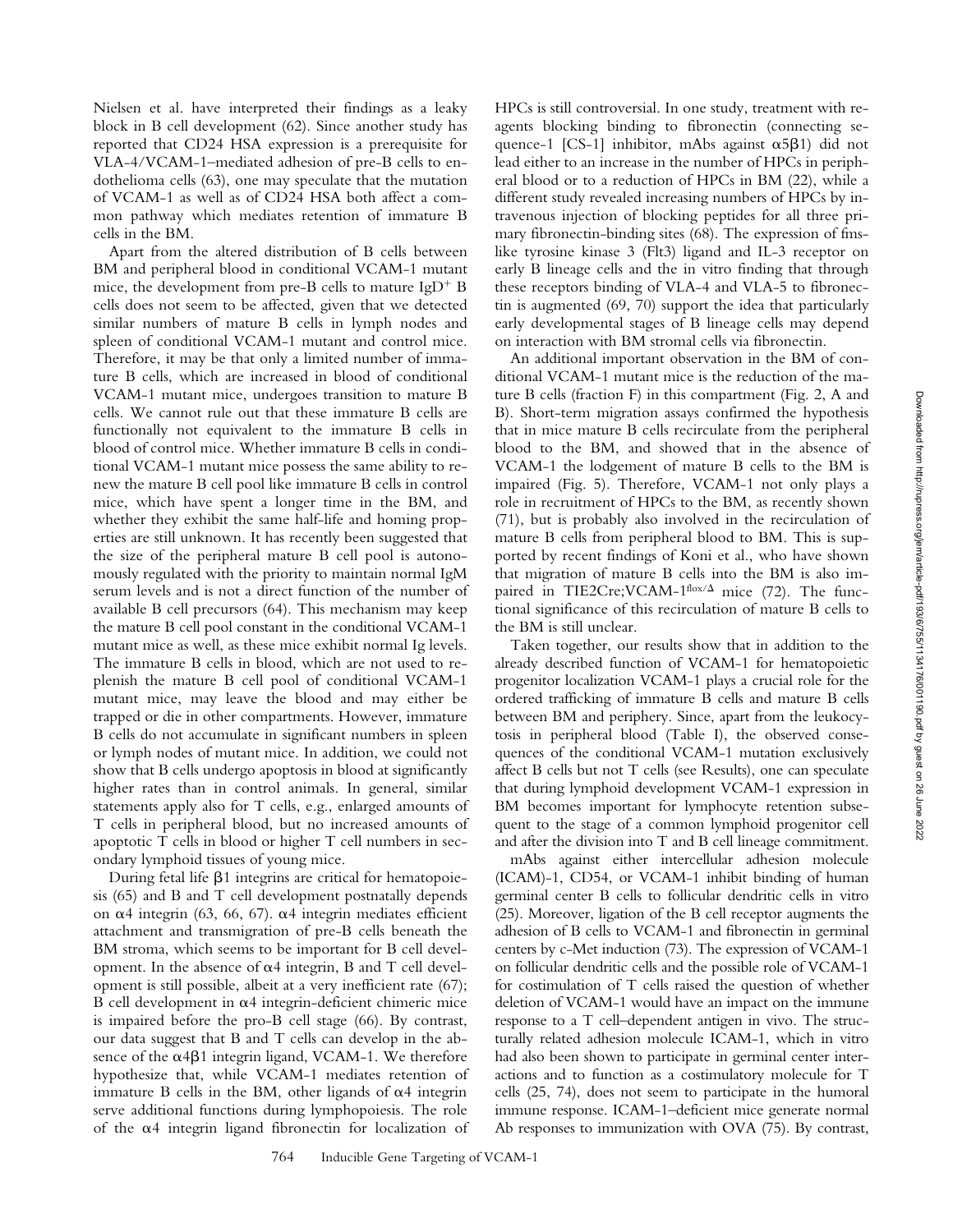VCAM-1 is necessary for an efficient immune response against a T cell–dependent antigen, as shown after immunization of conditional VCAM-1 mutant mice (Fig. 6).

Blocking the VLA-4/VCAM-1 adhesion pathway has been demonstrated to increase apoptosis in human germinal center B cells (27). Therefore, VCAM-1 deficiency could also have affected affinity selection of B cells. However, we were unable to detect a difference in affinity maturation between conditional VCAM-1 mutant mice and control mice (data not shown). In addition, B cells in mutant animals were capable of mounting a robust T cell–independent humoral immune response (see Results). The impaired T cell–dependent humoral immune response could be explained by several mechanisms: B cell migration within the germinal center might be affected, and attachment of B cells to follicular dendritic cells might be impaired, leading to inefficient B cell proliferation. Alternatively, T cell help for mounting a humoral immune response might be impaired due to a lack of VCAM-1–mediated costimulation. Finally, recirculation of antigen-specific B cells to secondary lymphoid organs leading to a sustained immune response might depend on VCAM-1. We favor the idea that the reduced humoral immune response may be because of the absence of VCAM-1 expression on dendritic cells. At least IgG-secreting plasma cells are present in similar numbers in spleen and BM of control and mutant mice. Therefore, it is unlikely that an impaired migration of plasma cells to BM could explain the reduced humoral immune response in these mice.

In conclusion, the Mx-cre/loxP system can be used to inducibly delete genes which are expressed in endothelial cells. This approach was used to elucidate the in vivo function of VCAM-1 for B cell localization and humoral immune responses. We have detected a novel role for VCAM-1 in addition to its already known function for HPC migration, namely, its involvement in B cell homeostasis in BM and peripheral blood. VCAM-1 mediates retention of immature B cells in the BM and is probably involved in the recirculation of mature B cells from blood to the BM. Finally, VCAM-1 is critical for the T cell–dependent humoral immune response.

We thank B. Hampel, C. Uthoff-Hachenberg, and C. Göttlinger for their expert technical help. We are grateful to Dr. Klaus Rajewsky for his continuous support and critical reading of the manuscript. We thank Dr. Ralf Kühn for providing the Mx-cre transgenic mice. Dr. D. Vestweber generously donated anti–VCAM-1 mAbs. We thank P.A. Koni et al. for discussing with us their VCAM-1 mutant mice (TIE2Cre; VCAM-1flox/ $\Delta$  mice) before submission for publication.

This study was supported by a grant from the Deutsche Forschungsgemeinschaft (WA1127/1-2, 1-3).

*Submitted: 18 July 2000 Revised: 13 February 2001 Accepted: 13 February 2001*

## **References**

1. Rice, G.E., and M.P. Bevilacqua. 1989. An inducible endothelial cell surface glycoprotein mediates melanoma adhesion. *Science*. 246:1303–1306.

- 2. Araki, M., K. Araki, and P. Vassalli. 1993. Cloning and sequencing of mouse VCAM-1 cDNA. *Gene.* 126:261–264.
- 3. Cybulsky, M.I., M. Allan-Motamed, and T. Collins. 1993. Structure of the murine VCAM1 gene. *Genomics.* 18:387– 391.
- 4. Kumar, A.G., X.Y. Dai, C.A. Kozak, M.P. Mims, A.M. Gotto, and C.M. Ballantyne. 1994. Murine VCAM-1. Molecular cloning, mapping, and analysis of a truncated form. *J. Immunol.* 153:4088–4098.
- 5. Terry, R.W., L. Kwee, J.F. Levine, and M.A. Labow. 1993. Cytokine induction of an alternatively spliced murine vascular cell adhesion molecule (VCAM) mRNA encoding a glycosylphosphatidylinositol-anchored VCAM protein. *Proc. Natl. Acad. Sci. USA*. 90:5919–5923.
- 6. Elices, M.J., L. Osborn, Y. Takada, C. Crouse, S. Luhowskyj, M.E. Hemler, and R.R. Lobb. 1990. VCAM-1 on activated endothelium interacts with the leukocyte integrin VLA-4 at a site distinct from the VLA-4/fibronectin binding site. *Cell.* 60:577–584.
- 7. Kamata, T., W. Puzon, and Y. Takada. 1995. Identification of putative ligand-binding sites of the integrin  $\alpha$ 4 $\beta$ 1 (VLA-4, CD49d/CD29). *Biochem. J*. 305:945–951.
- 8. Ruegg, C., A.A. Postigo, E.E. Sikorski, E.C. Butcher, R. Pytela, and D.J. Erle. 1992. Role of integrin  $\alpha$ 4 $\beta$ 7/ $\alpha$ 4 $\beta$ P in lymphocyte adherence to fibronectin and VCAM-1 and in homotypic cell clustering. *J. Cell Biol.* 117:179–189.
- 9. Osborn, L., C. Vassallo, and C.D. Benjamin. 1992. Activated endothelium binds lymphocytes through a novel binding site in the alternately spliced domain of vascular cell adhesion molecule 1. *J. Exp. Med*. 176:99–107.
- 10. Vonderheide, R.H., T.F. Tedder, T.A. Springer, and D.E. Staunton. 1994. Residues within a conserved amino acid motif of domains 1 and 4 of VCAM-1 are required for binding to VLA-4. *J. Cell Biol.* 125:215–222.
- 11. Postigo, A.A., R. Garcia-Vicuna, F. Diaz-Gonzalez, A.G. Arroyo, M.O. De Landazuri, G. Chi-Rosso, R.R. Lobb, A. Laffon, and F. Sanchez-Madrid. 1992. Increased binding of synovial T lymphocytes from rheumatoid arthritis to endothelial-leukocyte adhesion molecule-1 (ELAM-1) and vascular cell adhesion molecule-1 (VCAM-1). *J. Clin. Invest.* 89: 1445–1452.
- 12. McHale, J.F., O.A. Harari, D. Marshall, and D.O. Haskard. 1999. Vascular endothelial cell expression of ICAM-1 and VCAM-1 at the onset of eliciting contact hypersensitivity in mice: evidence for a dominant role of TNF-a. *J. Immunol.* 162:1648–1655.
- 13. Koizumi, M., N. King, R. Lobb, C. Benjamin, and D.K. Podolsky. 1992. Expression of vascular adhesion molecules in inflammatory bowel disease. *Gastroenterology.* 103:840–847.
- 14. Wuthrich, R.P. 1992. Vascular cell adhesion molecule-1 (VCAM-1) expression in murine lupus nephritis. *Kidney Int.* 42:903–914.
- 15. Sadahiro, M., T.O. McDonald, and M.D. Allen. 1993. Reduction in cellular and vascular rejection by blocking leukocyte adhesion molecule receptors. *Am. J. Pathol.* 142:675–683.
- 16. Yednock, T.A., C. Cannon, L.C. Fritz, F. Sanchez-Madrid, L. Steinman, and N. Karin. 1992. Prevention of experimental autoimmune encephalomyelitis by antibodies against a4b1 integrin. *Nature.* 356:63–66.
- 17. Cybulsky, M.I., and M.A. Gimbrone, Jr. 1991. Endothelial expression of a mononuclear leukocyte adhesion molecule during atherogenesis. *Science.* 251:788–791.
- 18. Baron, J.L., J.A. Madri, N.H. Ruddle, G. Hashim, and C.A.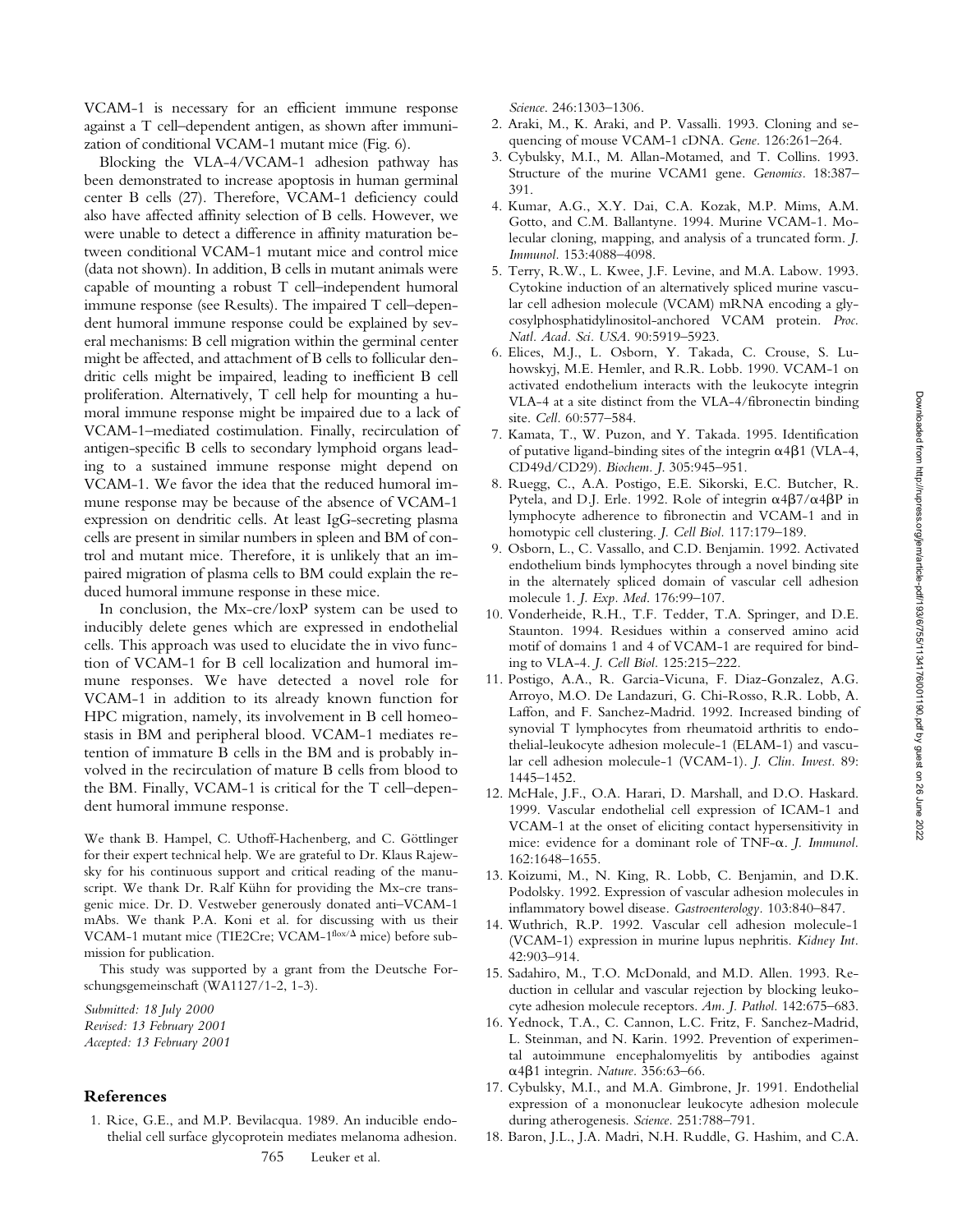Janeway, Jr. 1993. Surface expression of  $\alpha$ 4 integrin by CD4 T cells is required for their entry into brain parenchyma. *J. Exp. Med.* 177:57–68.

- 19. Miyake, K., K. Medina, K. Ishihara, M. Kimoto, R. Auerbach, and P.W. Kincade. 1991. A VCAM-like adhesion molecule on murine bone marrow stromal cells mediates binding of lymphocyte precursors in culture. *J. Cell Biol.* 114:557– 565.
- 20. Papayannopoulou, T., and B. Nakamoto. 1993. Peripheralization of hemopoietic progenitors in primates treated with anti-VLA4 integrin. *Proc. Natl. Acad. Sci. USA*. 90:9374– 9378.
- 21. Papayannopoulou, T., C. Craddock, B. Nakamoto, G.V. Priestley, and N.S. Wolf. 1995. The VLA4/VCAM-1 adhesion pathway defines contrasting mechanisms of lodgement of transplanted murine hemopoietic progenitors between bone marrow and spleen. *Proc. Natl. Acad. Sci. USA.* 92:9647– 9651.
- 22. Craddock, C.F., B. Nakamoto, M. Elices, and T. Papayannopoulou. 1997. The role of CS1 moiety of fibronectin in VLA mediated haemopoietic progenitor trafficking. *Br. J. Haematol.* 97:15–21.
- 23. Brasel, K., H.J. McKenna, P.J. Morrissey, K. Charrier, A.E. Morris, C.C. Lee, D.E. Williams, and S.D. Lyman. 1996. Hematologic effects of flt3 ligand in vivo in mice. *Blood.* 88: 2004-2012.
- 24. Freedman, A.S., J.M. Munro, G.E. Rice, M.P. Bevilacqua, C. Morimoto, B.W. McIntyre, K. Rhynhart, J.S. Pober, and L.M. Nadler. 1990. Adhesion of human B cells to germinal centers in vitro involves VLA-4 and INCAM-110. *Science.* 249:1030–1033.
- 25. Koopman, G., H.K. Parmentier, H.J. Schuurman, W. Newman, C.J. Meijer, and S.T. Pals. 1991. Adhesion of human B cells to follicular dendritic cells involves both the lymphocyte function–associated antigen 1/intercellular adhesion molecule 1 and very late antigen 4/vascular cell adhesion molecule 1 pathways. *J. Exp. Med.* 173:1297–1304.
- 26. Koopman, G., R.M. Keehnen, E. Lindhout, D.F. Zhou, C. de Groot, and S.T. Pals. 1997. Germinal center B cells rescued from apoptosis by CD40 ligation or attachment to follicular dendritic cells, but not by engagement of surface immunoglobulin or adhesion receptors, become resistant to CD95-induced apoptosis. *Eur. J. Immunol.* 27:1–7.
- 27. Koopman, G., R.M. Keehnen, E. Lindhout, W. Newman, Y. Shimizu, G.A. van Seventer, C. de Groot, and S.T. Pals. 1994. Adhesion through the LFA-1 (CD11a/CD18)-ICAM-1 (CD54) and the VLA-4 (CD49d)-VCAM-1 (CD106) pathways prevents apoptosis of germinal center B cells. *J. Immunol.* 152:3760–3767.
- 28. Lindhout, E., M.L. Mevissen, J. Kwekkeboom, J.M. Tager, and C. de Groot. 1993. Direct evidence that human follicular dendritic cells (FDC) rescue germinal centre B cells from death by apoptosis. *Clin. Exp. Immunol.* 91:330–336.
- 29. Zaitseva, M.B., C.F. Mojcik, D.R. Salomon, E.M. Shevach, and H. Golding. 1998. Co-ligation of  $\alpha$ 4 $\beta$ 1 integrin and TCR rescues human thymocytes from steroid-induced apoptosis. *Int. Immunol.* 10:1551–1561.
- 30. Burkly, L.C., A. Jakubowski, B.M. Newman, M.D. Rosa, G. Chi-Rosso, and R.R. Lobb. 1991. Signaling by vascular cell adhesion molecule-1 (VCAM-1) through VLA-4 promotes CD3-dependent T cell proliferation. *Eur. J. Immunol*. 21: 2871–2875.
- 31. Damle, N.K., K. Klussman, P.S. Linsley, and A. Aruffo.

1992. Differential costimulatory effects of adhesion molecules B7, ICAM-1, LFA-3, and VCAM-1 on resting and antigenprimed CD4<sup>1</sup> T lymphocytes. *J. Immunol.* 148:1985–1992.

- 32. Schlegel, P.G., M. Vaysburd, Y. Chen, E.C. Butcher, and N.J. Chao. 1995. Inhibition of T cell costimulation by VCAM-1 prevents murine graft-versus-host disease across minor histocompatibility barriers. *J. Immunol.* 155:3856– 3865.
- 33. Kwee, L., H.S. Baldwin, H.M. Shen, C.L. Stewart, C. Buck, C.A. Buck, and M.A. Labow. 1995. Defective development of the embryonic and extraembryonic circulatory systems in vascular cell adhesion molecule (VCAM-1) deficient mice. *Development.* 121:489–503.
- 34. Gurtner, G.C., V. Davis, H. Li, M.J. McCoy, A. Sharpe, and M.I. Cybulsky. 1995. Targeted disruption of the murine VCAM1 gene: essential role of VCAM-1 in chorioallantoic fusion and placentation. *Genes Dev*. 9:1–14.
- 35. Terry, R.W., L. Kwee, H.S. Baldwin, and M.A. Labow. 1997. Cre-mediated generation of a VCAM-1 null allele in transgenic mice. *Transgenic Res.* 6:349–356.
- 36. Friedrich, C., M.I. Cybulsky, and J.C. Gutierrez-Ramos. 1996. Vascular cell adhesion molecule-1 expression by hematopoiesis-supporting stromal cells is not essential for lymphoid or myeloid differentiation in vivo or in vitro. *Eur. J. Immunol.* 26:2773–2780.
- 37. Kühn, R., F. Schwenk, M. Aguet, and K. Rajewsky. 1995. Inducible gene targeting in mice. *Science.* 269:1427–1429.
- 38. Rehbinder, C., P. Baneaux, D. Forbes, H. van Herck, W. Nicklas, Z. Rugaya, and G. Winkler. 1996. FELASA recomendations for the health monitoring of mouse, rat, hamster, gerbil, guinea pig and rabbit experimental units. Report of the Federation of European Laboratory Animal Science Associations (FELASA) Working Group on Animal Health accepted by the FELASA Board of Management, November 1995. *Lab. Anim.* 30:193–208.
- 39. Lin, Q., C. Dong, and M.D. Cooper. 1998. Impairment of T and B cell development by treatment with a type I interferon. *J. Exp. Med.* 187:79–87.
- 40. Tedder, T.F., G. McIntyre, and S.F. Schlossman. 1988. Heterogeneity in the B1 (CD20) cell surface molecule expressed by human B-lymphocytes. *Mol. Immunol.* 25:1321–1330.
- 41. Coffman, R.L. 1982. Surface antigen expression and immunoglobulin gene rearrangement during mouse pre-B cell development. *Immunol. Rev.* 69:5–23.
- 42. Hardy, R.R., C.E. Carmack, S.A. Shinton, J.D. Kemp, and K. Hayakawa. 1991. Resolution and characterization of pro-B and pre–pro-B cell stages in normal mouse bone marrow. *J. Exp. Med.* 173:1213–1225.
- 43. Moloney, W., K. McPherson, and L. Fliegelman. 1960. Estrase activity in leukocytes demonstrated by the use of naphthol as-D chloroacetate substrate. *J. Histochem. Cytochem.* 8:200–208.
- 44. Grossi, C., A. Cadoni, A. Zicca, A. Leprini, and M. Ferrarini. 1982. Large granular lymphocytes in human peripheral blood: ultrastructural and cytochemical characterization of the granules. *Blood.* 59:277–283.
- 45. Förster, I., P. Vieira, and K. Rajewsky. 1989. Flow cytometric analysis of cell proliferation dynamics in the B cell compartment of the mouse. *Int. Immunol.* 1:321–331.
- 46. Leptin, M., M.J. Potash, R. Grützmann, C. Heusser, M. Shulman, G. Kohler, and F. Melchers. 1984. Monoclonal antibodies specific for murine IgM I. Characterization of antigenic determinants on the four constant domains of the  $\mu$